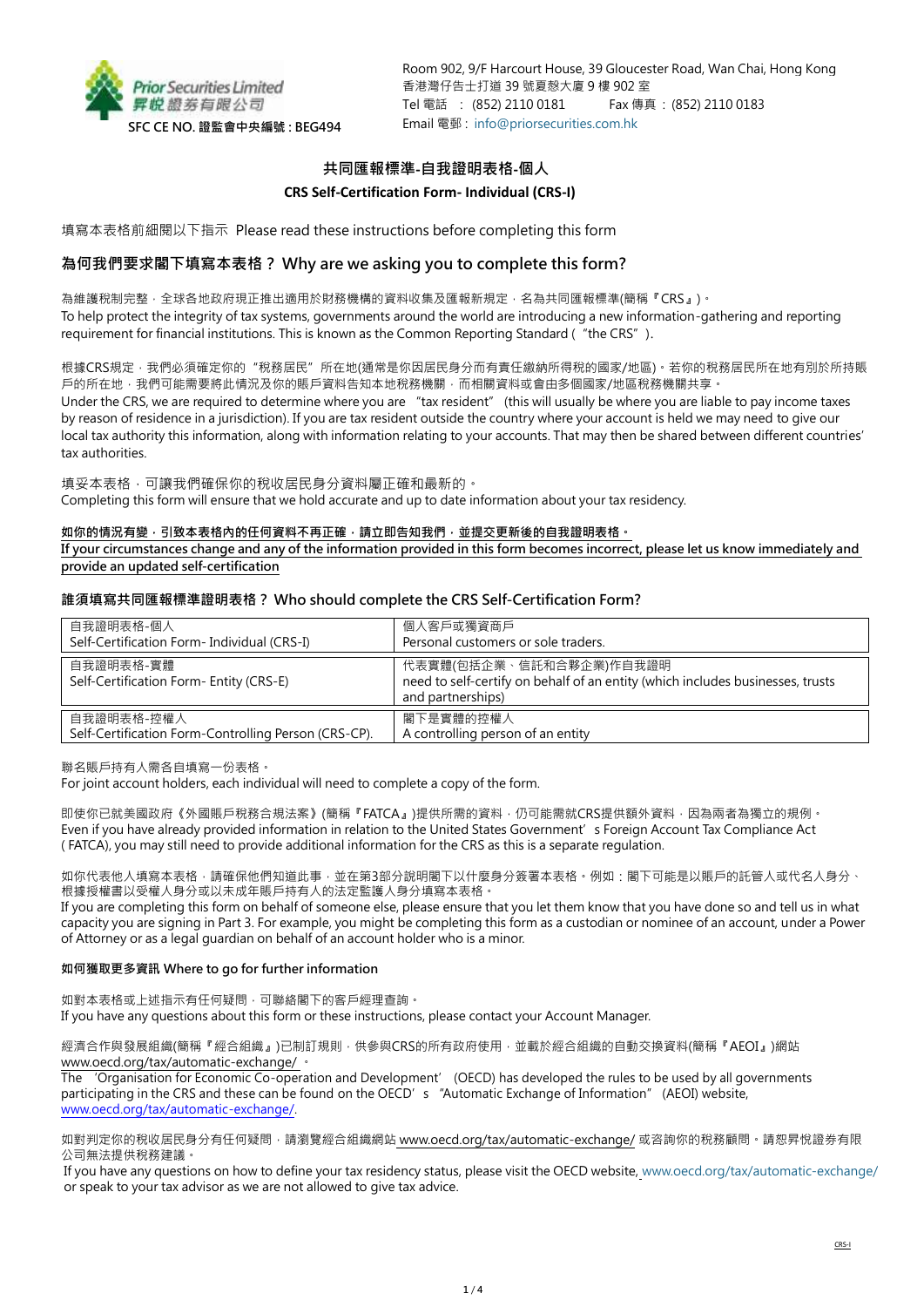重要提示**Important Notes:**

- 這是由帳戶持有人向申報財務機構提供的自我證明表格,以作自動交換財務帳戶資料用途。申報財務機構可把收集所得的資料交給稅務局, 稅務局會將資料轉交到另一稅務管轄區的稅務當局。 This is a self-certification form provided by an account holder to a reporting financial institution for the purpose of automatic exchange of financial account information. The data collected may be transmitted by the reporting financial institution to the Inland Revenue Department for transfer to the tax authority of another jurisdiction.
- 如帳戶持有人的稅務居民身分有所改變,應盡快將所有變更通知申報財務機構。 An account holder should report all changes in its tax residency status to the reporting financial institution.
- 除不適用或特別註明外 · 必須填寫這份表格所有部分。如這份表格上的空位不夠應用 · 可另紙填寫 · 在欄 / 部標有星號 ( \* ) 的項目為申報 金融/財務機構須向稅務局申報的資料。 All parts of the form must be completed (unless not applicable or otherwise specified). If space provided is insufficient, continue on additional sheet(s). Information in fields/parts marked with an asterisk (\*) are required to be reported by the reporting financial institution to the Inland Revenue Department.

# **A/C NAME 帳戶姓名 \_\_\_\_\_\_\_\_\_\_\_\_\_\_\_\_\_\_\_\_\_\_\_\_\_\_\_\_\_\_\_\_\_\_\_\_\_\_\_\_\_\_\_\_\_\_\_\_\_\_\_\_\_\_\_\_\_ A/C NO : 帳戶號碼** \_\_\_\_\_\_\_\_\_\_\_\_\_\_\_\_\_\_\_\_\_\_\_\_\_\_\_\_\_\_\_\_\_

# **第 1 部 個人帳戶持有人的身分識辨資料 (對於聯名帳戶或多人聯名帳戶,每名個人帳戶持有人須分別填寫一份表格)**

# **Part 1 IdentificationofIndividual Account Holder (For joint or multiple account holders, complete a separate form for each individual account holder.)**

| (1) 帳戶持有人的姓名                                 | 稱謂Title : 口先生 Mr / 口女士 Ms / 口太太 Mrs / 口小姐 Miss / 口其他 ___________ |  |  |  |
|----------------------------------------------|------------------------------------------------------------------|--|--|--|
| Name of Account Holder                       | * 姓氏 Last Name or Surname                                        |  |  |  |
|                                              | *名字 First or Given Name                                          |  |  |  |
|                                              | 中間名Middle Name(s) (如有, if any)                                   |  |  |  |
| (2) 身份證或護照號碼                                 |                                                                  |  |  |  |
| Identity Card or Passport Number             |                                                                  |  |  |  |
| (3) * 出生日期 Date of Birth                     | $\boxminus$ dd/<br>月 mm/<br>年 yyyy)<br>$\left($                  |  |  |  |
| (4) 出生地點 Place of Birth                      | 國家 Country                                                       |  |  |  |
| (可不填寫 Optional)                              | 省/州 Province/State                                               |  |  |  |
|                                              | 鎮/城市 Town/City                                                   |  |  |  |
| (5) 現時住址<br><b>Current Residence Address</b> | 例如:室、樓層、大廈、街道、地區 e.g. Suite, Floor, Building, Street, District   |  |  |  |
|                                              | * 城市 City                                                        |  |  |  |
|                                              | 例如:省、州 e.g. Province, State                                      |  |  |  |
|                                              | * 國家 Country                                                     |  |  |  |
|                                              | 郵政編碼/郵遞區號碼 Post Code/ZIP Code                                    |  |  |  |
| (6) 通訊地址 (如通訊地址與現時住址不<br>同·填寫此欄)             | 例如:室、樓層、大廈、街道、地區 e.g. Suite, Floor, Building, Street, District   |  |  |  |
| Mailing Address (Complete if                 | * 城市 City                                                        |  |  |  |
| different to the current residence           |                                                                  |  |  |  |
| address)                                     | 例如:省、州 e.g. Province, State                                      |  |  |  |
|                                              | * 國家 Country                                                     |  |  |  |
|                                              | 郵政編碼/郵遞區號碼 Post Code/ZIP Code                                    |  |  |  |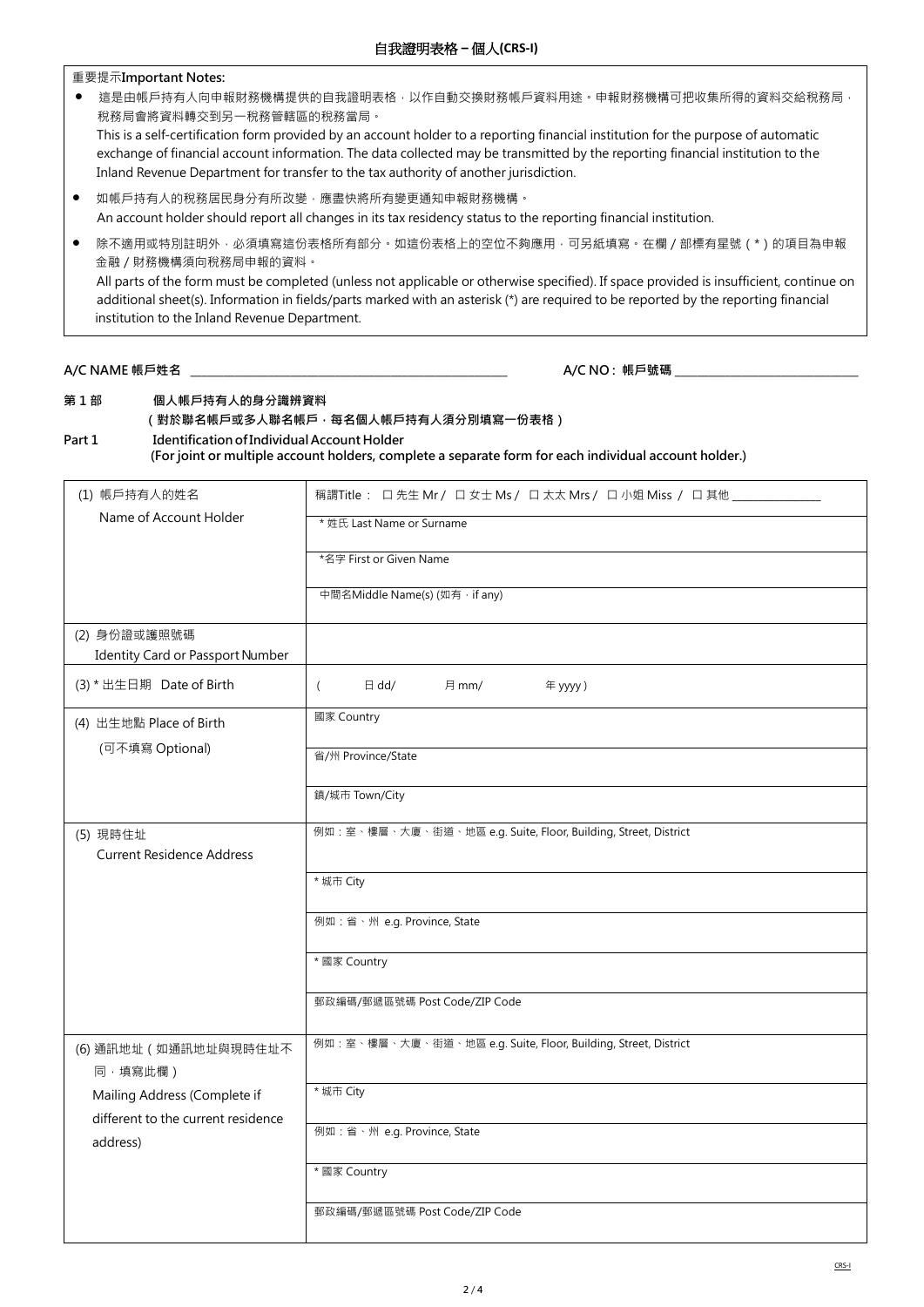### **第2 部 居留司法管轄區及稅務編號或具有等同功能的識辨編號(以下簡稱「稅務編號」)**

## **Part 2 Jurisdiction of Residence and TaxpayerIdentification Number orits Functional Equivalent ("TIN")**

提供以下資料,列明(a)帳戶持有人的居留司法管轄區,亦即帳戶持有人的稅務管轄區(香港包括在內)及(b)該居留司法管轄區發給帳戶持 有人的稅務編號。列出所有(不限於 5 個)居留司法管轄區。

Complete the following table indicating (a) the jurisdiction of residence (including Hong Kong) where the account holder is a resident for tax purposes and (b) the account holder's TIN for each jurisdiction indicated. Indicate all (not restricted to five) jurisdictions of residence.

如沒有提供稅務編號,必須填寫合適的理由:

If a TIN is unavailable, provide the appropriate reason A, B or C:

- 理由 A 帳戶持有人的居留司法管轄區並沒有向其居民發出稅務編號。
- Reason A The jurisdiction where the account holder is a resident for tax purposes does not issue TINs to its residents.
- 理由 B- 帳戶持有人不能取得稅務編號。如選取這一理由,解釋帳戶持有人不能取得稅務編號的原因。
- Reason B The account holder is unable to obtain a TIN. Explain why the account holder is unable to obtain a TIN if you have selected this reason.
- 理由 C 帳戶持有人毋須提供稅務編號。居留司法管轄區的主管機關不需要帳戶持有人披露稅務編號。
- Reason C TIN is not required. Select this reason only if the authorities of the jurisdiction of residence do not require the TIN to be disclosed.

如帳戶持有人是香港稅務居民,稅務編號是其香港身份證號碼。 If the account holder is a tax resident of Hong Kong, the TIN is the Hong Kong Identity Card Number.

如帳戶持有人是中國稅務居民,稅務編號是其中國身份證號碼。 If the account holder is a tax resident of China, the TIN is the China Identity Card Number.

| 居留司法管轄區<br>Jurisdiction of | 稅務編號<br>TIN | 如沒有提供稅務編號,填寫<br>理由A、B 或C                         | 如選取理由 B,<br>解釋帳戶持有人不能取得稅務編號的原因                                                            |
|----------------------------|-------------|--------------------------------------------------|-------------------------------------------------------------------------------------------|
| Residence                  |             | Enter Reason A, B or C if no<br>TIN is available | Explain why the account holder is unable to<br>obtain a TIN if you have selected Reason B |
| (1)                        |             |                                                  |                                                                                           |
| (2)                        |             |                                                  |                                                                                           |
| (3)                        |             |                                                  |                                                                                           |
| (4)                        |             |                                                  |                                                                                           |
| (5)                        |             |                                                  |                                                                                           |